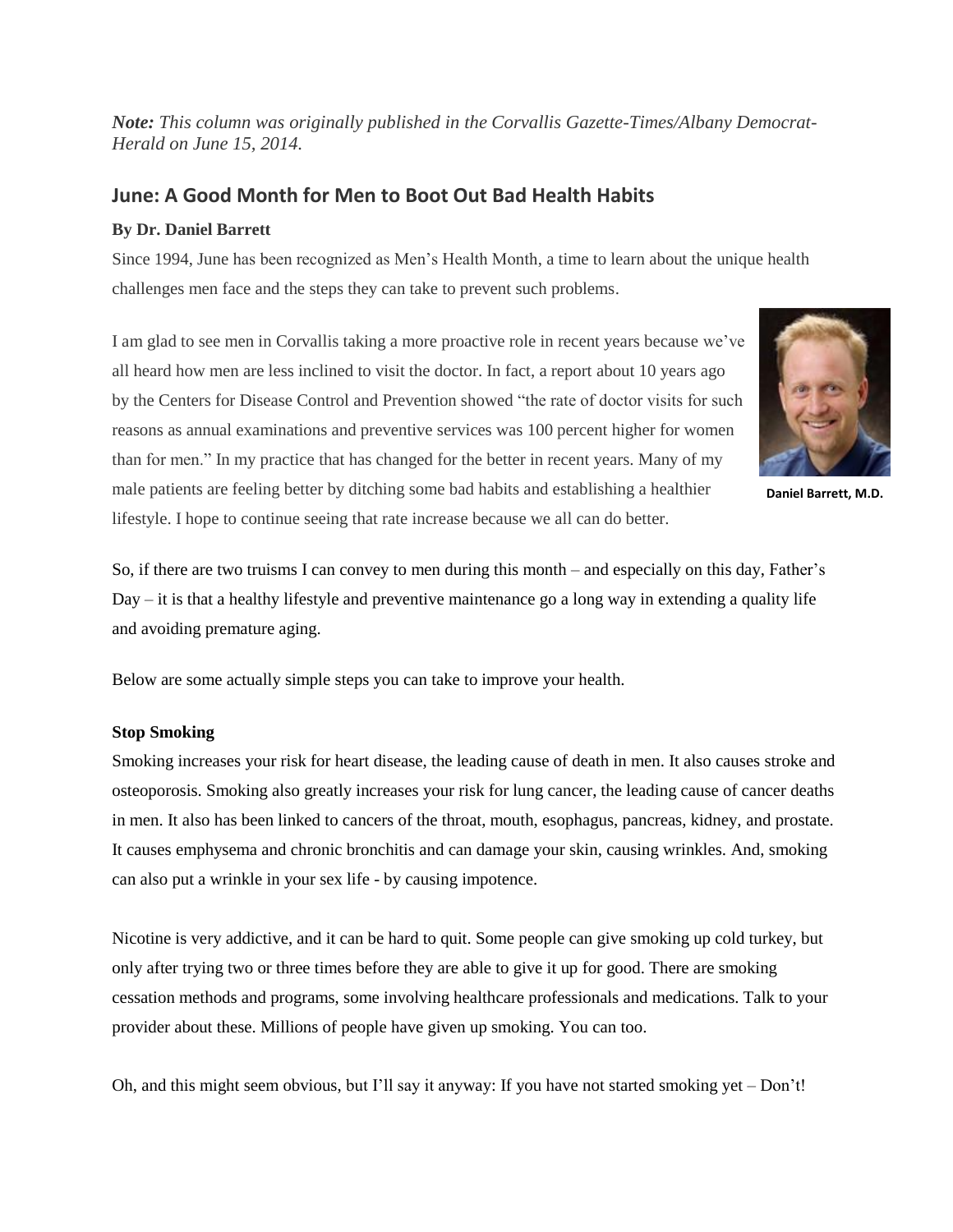#### **Maintain a Healthy Weight**

Obesity has been linked to heart disease, diabetes and high blood pressure, along with the following cancers: colorectal, esophageal, kidney, pancreatic, and possibly prostate. Maintaining a healthy weight with diet and exercise goes a long way in preventing these diseases.

Eat a diet rich in fruits, vegetables, legumes and whole grains. Choose vegetable oils, especially those rich in monounsaturated oils, such as olive oil and canola oil. Avoid salt-preserved foods, preserved meat, and red meat. Limit alcoholic beverages to no more than two per day. Keep away from trans fats found in deep-fried foods and anything made with hydrogenated oils, such as margarine, peanut butter, and shortening. Eat only healthful fats, such as the omega-3 oils found in salmon and other cold-water fish, which actually protect against heart disease.

Exercising regularly has enormous physical and emotional benefits. Besides reducing the risk for high blood pressure, high blood cholesterol, diabetes, obesity and osteoporosis, regular exercise can be helpful in improving your general mood and reducing the risk for depression. And it need not be a complicated exercise regimen. A brisk, 30-minute walk most days of the week can do the trick.

Eating the right foods and making time for a workout can take commitment and self-discipline, but when you start feeling good, I mean really good, you won't believe that it is also preventing cancer and heart disease. In time, you'll come to realize what simple measure they really are.

#### **Get check-ups and preventive screenings**

Monitoring your health can help you stay one step ahead of some of the things that put you at risk for discomfort and disease. Ask your health care provider about how often you need a checkup. And, if there's something that's bothering you, such as a pain that's been hanging around for more than a couple weeks, make sure to make an appointment.

The frequency of screenings depends on your age and your risk factors for disease. Some of the basic ones are as follows:

- Blood pressure
- Cholesterol